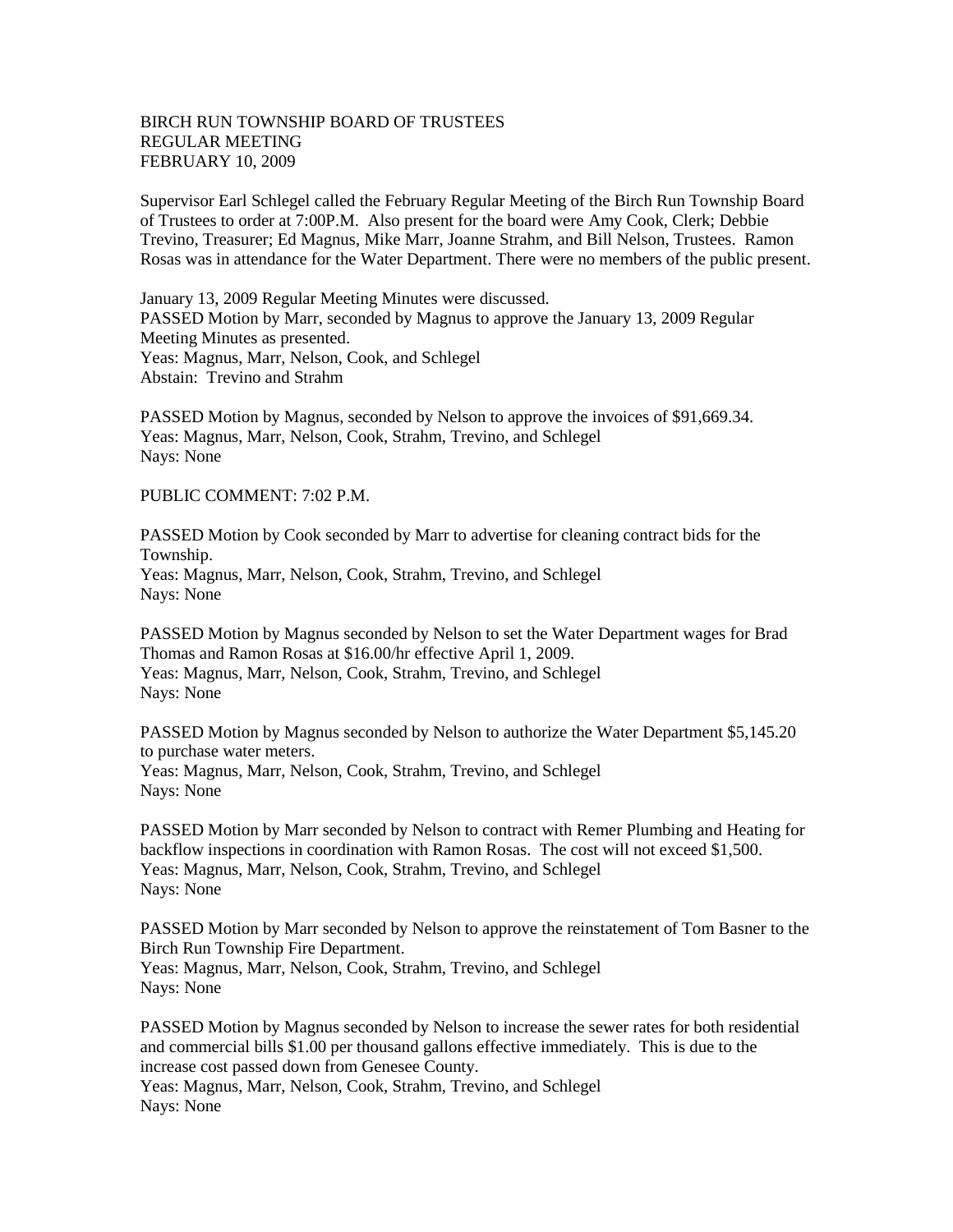PASSED Motion by Magnus seconded by Marr to approve a six month payment plan for George Abuaita, which ends July 31, 2009. This will be for full payment of the \$5,738.50 sewer connection fee, inspection fees, and reimbursement for the service lead. When paid in full, construction can begin. If this property is sold, the new owner will be responsible to pay in full and connect immediately. Failure to connect to the sewer system by August 31, 2009 will result in the Township contacting the Saginaw County Health Department for review. All service construction cost will be incurred by the owner.

Yeas: Magnus, Marr, Nelson, Cook, Strahm, Trevino, and Schlegel Nays: None

PASSED Motion by Magnus seconded by Marr to authorize the Clerk to close the Township Office for 2 days in March or April for computer updating, as the schedule allows. Yeas: Magnus, Marr, Nelson, Cook, Strahm, Trevino, and Schlegel Nays: None

PASSED Motion by Marr seconded by Nelson to allow the Saginaw County WIC program use of the Township's internet access at no charge. Yeas: Magnus, Marr, Nelson, Cook, Strahm, Trevino, and Schlegel Nays: None

PASSED Motion by Magnus, seconded by Marr to set the Public Hearing for the 2010 Budget for March 10, 2009 at 7:00 P.M., in the Birch Run Township Government Room. Yeas: Magnus, Marr, Nelson, Cook, Strahm, Trevino, and Schlegel Nays: None

PASSED Motion by Magnus, seconded by Marr to set the Birch Run Township Annual Meeting of Electors for March 12, 2008 at 6:00P.M., in the Birch Run Township Government Room. Yeas: Magnus, Marr, Nelson, Cook, Strahm, Trevino, and Schlegel Nays: None

PASSED Motion by Magnus, seconded by Marr to adopt Resolution NO. 09-02, setting the annual salary of the Township Supervisor at \$16,000.00 exclusive of assessing duties. Yeas: Magnus, Marr, Nelson, Cook, Strahm, Trevino, and Schlegel Nays: None

PASSED Motion by Marr, seconded by Magnus to adopt Resolution NO. 09-03, setting the annual salary of the Township Clerk at \$27, 000.00. Yeas: Magnus, Marr, Nelson, Cook, Strahm, Trevino, and Schlegel Nays: None

PASSED Motion by Marr, seconded by Nelson to adopt Resolution NO. 09-04, setting the annual salary of the Township Treasurer at \$27,000.00. Yeas: Magnus, Marr, Nelson, Cook, Strahm, Trevino, and Schlegel Nays: None

PASSED Motion by Magnus seconded by Marr to approve the DDA contract extension for 6 months and authorize the Clerk, Supervisor, and DDA Chairman to sign it. Yeas: Magnus, Marr, Nelson, Cook, Strahm, Trevino, and Schlegel Nays: None